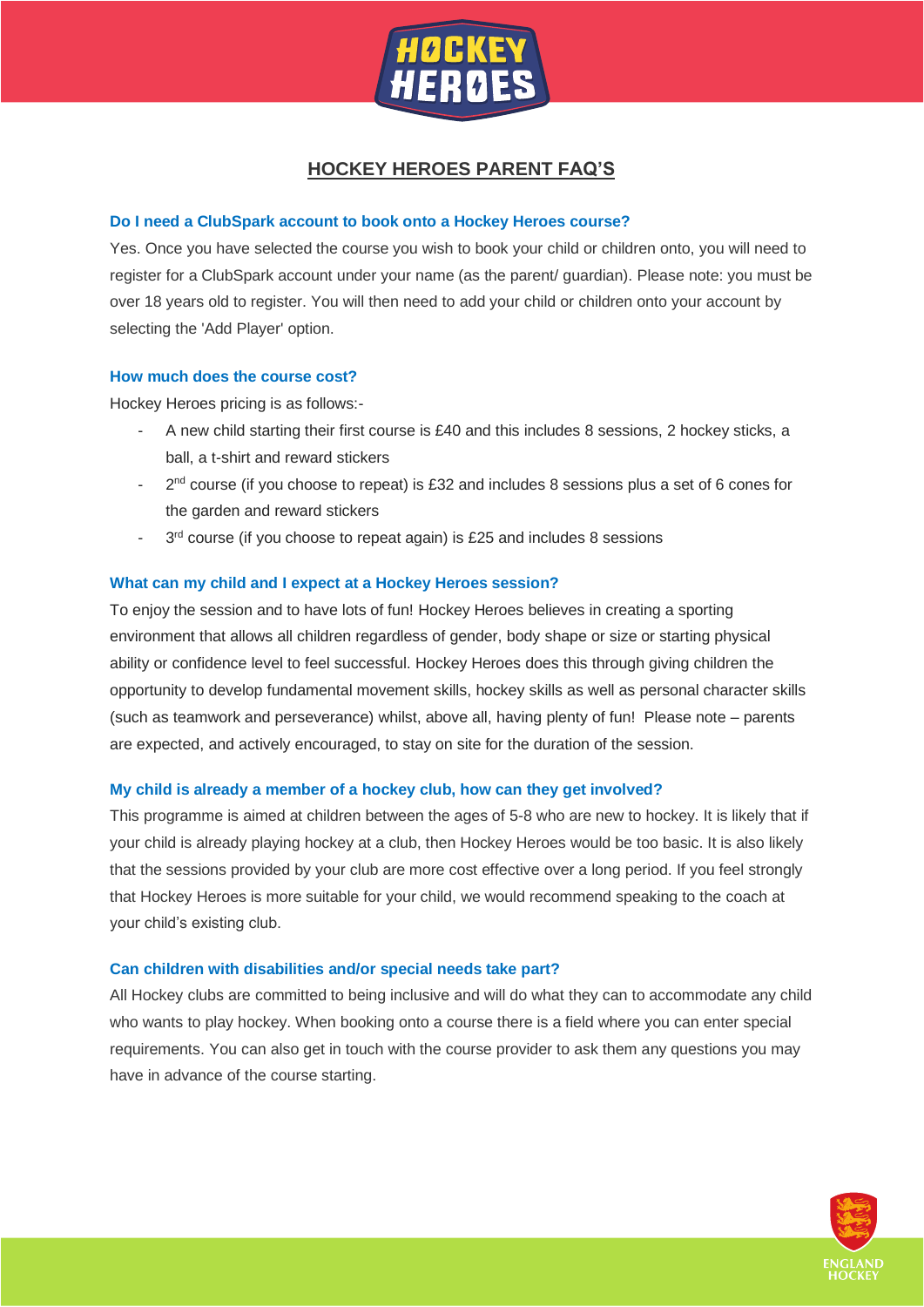

## **What if my child has a medical condition?**

Parents are asked to declare any medical conditions affecting their child when completing the registration form. You will also be asked to agree to the terms and conditions which states that parents must stay on site for the duration of the sessions and are responsible for meeting any requirements that the child may have. A first aider will also be on site.

### **Can I make changes to my child's kit order or return it for an exchange if unsuitable?**

We ask that you carefully check the kit order and delivery address before completing your booking. You will receive a summary in your confirmation email. If you do need to make any changes, you can log into your ClubSpark account to make edits up to 48 hours after your booking is made.

Items from your kit order cannot be returned if unsuitable. We can only accept returns for incorrect or faulty items. We would ask you, in the unlikely event this were to occur, to contact [hockeyheroes@englandhockey.co.uk](mailto:hockeyheroes@englandhockey.co.uk) to resolve the issue.

Please note - we do not give any guarantee that participant packs will be delivered before the start of your Hockey Heroes Programme where the booking is made less than 3 weeks before the Hockey Heroes Programme starts. If your first session takes place before your child has received their equipment pack, they will be able to borrow a stick and ball at the session from the club / course provider until their equipment arrives.

# **Why are there 2 sticks in the participant pack?**

One stick is for the child registering for the programme to use at home and in all their sessions, and we have provided 2 size options so you can select which best fits this child. The right length should be the one closest to their tummy button when the stick is placed in front of them standing upright on the floor. The second stick is for a friend, sibling or parent to play with them at home.

#### **I am signing up my 2 children. We don't need 4 sticks; can we get a discount?**

Unfortunately, we cannot manage the complexity of providing different packs. We hope that you can use the other sticks with other friends and members of your family. Alternatively, you could donate any spare sticks to the club delivering the sessions.

#### **Is the equipment safe?**

Hockey Heroes uses a special ball which is lighter and larger than a normal hockey ball. The smaller plastic sticks are designed especially for younger children and aim to help children to play the game while keeping them safe.

#### **What happens during extreme weather?**

The course provider will notify parents about extreme weather arrangements via e-mail as far in

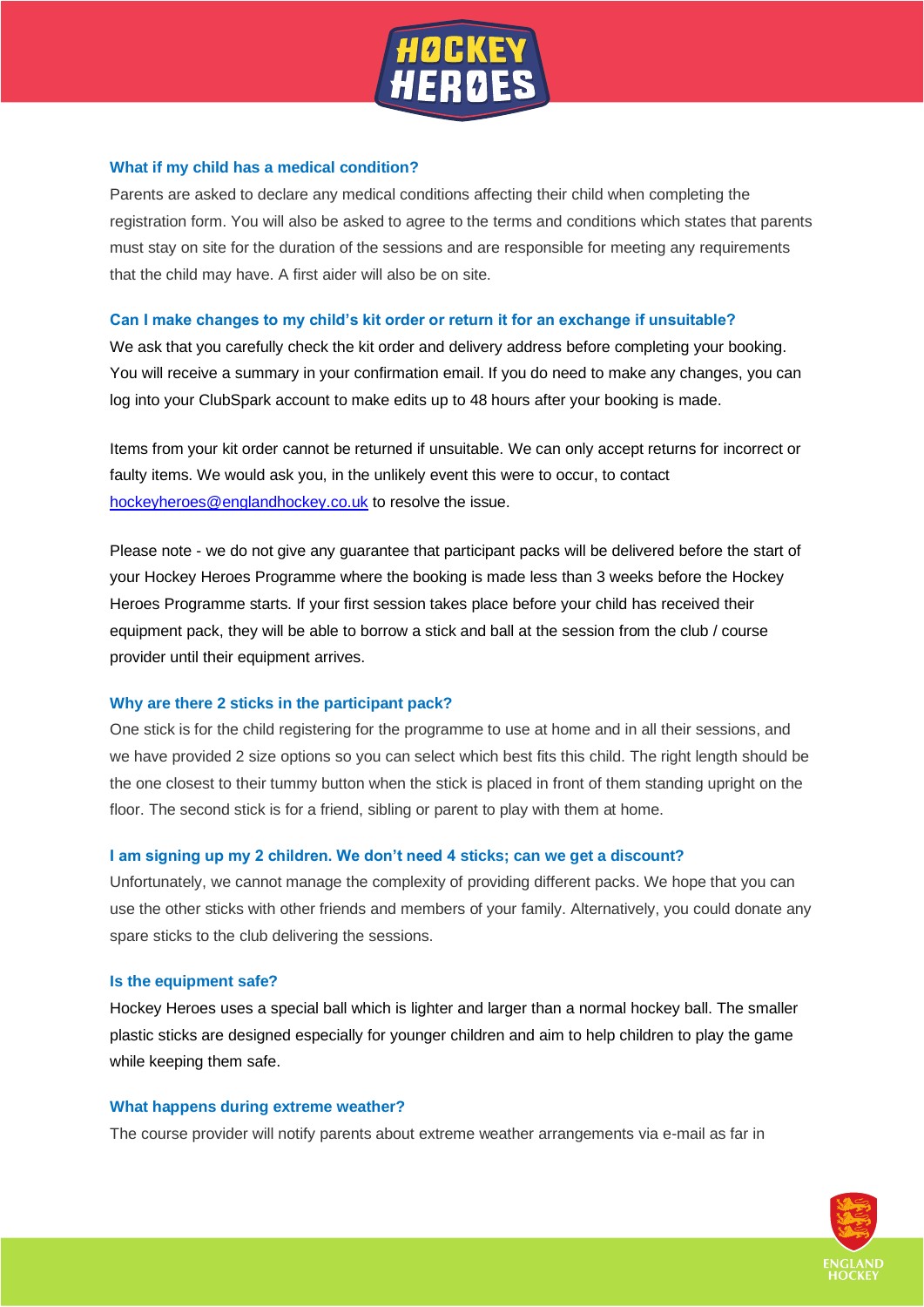

advance as possible. If sessions have to be cancelled, extra sessions will then be added on at the end of the course wherever possible.

#### **My child can no longer attend the course, how do I cancel?**

You can cancel your child's place on a course within 48 hours of booking and will receive a full refund. After 48 hours you can still cancel your booking, but you will not receive a refund as the personalised participant kit pack will be on its way to you.

#### **What if the course is cancelled, will I get a refund?**

If, for any reason, the venue, date and/or times of your Hockey Heroes Programme are changed at any date and/or time, the Club will notify you as soon as possible. If this is not acceptable to you, you could be transferred to an alternative Club, or you can cancel your booking and receive a full refund.

#### **Can I change my booking as I've noticed a course that suits my child better?**

If the course is run by the same club, you can get in touch with the course provider and they will be able to move your booking. If the course is by a different club, unfortunately this is not possible. You would need to cancel your initial booking and then re-book onto the other course online. Please note: you will only be able to receive a refund for your initial booking if you cancel it within 48 hours of booking.

#### **The course running at the venue closest to me is fully booked, what can I do?**

If there are no alternative venues near you with available spaces, we would advise contacting your local club to let them know you're interested and to see if they are operating a waiting list.

#### **How else can I be involved as a parent?**

Parent engagement in the session is encouraged and welcomed. Course providers will contact all parents to ask if they would be interested in helping during the sessions. If you agree the course provider will get in touch with more details, and they will then be there to support you all the way.

#### **Does my child need to wear shin pads and a gum shield?**

Due to the content of the course and the equipment being used there is not a requirement to wear shin pads or a gum shield. If you would prefer your child to wear them then please feel free to provide them.

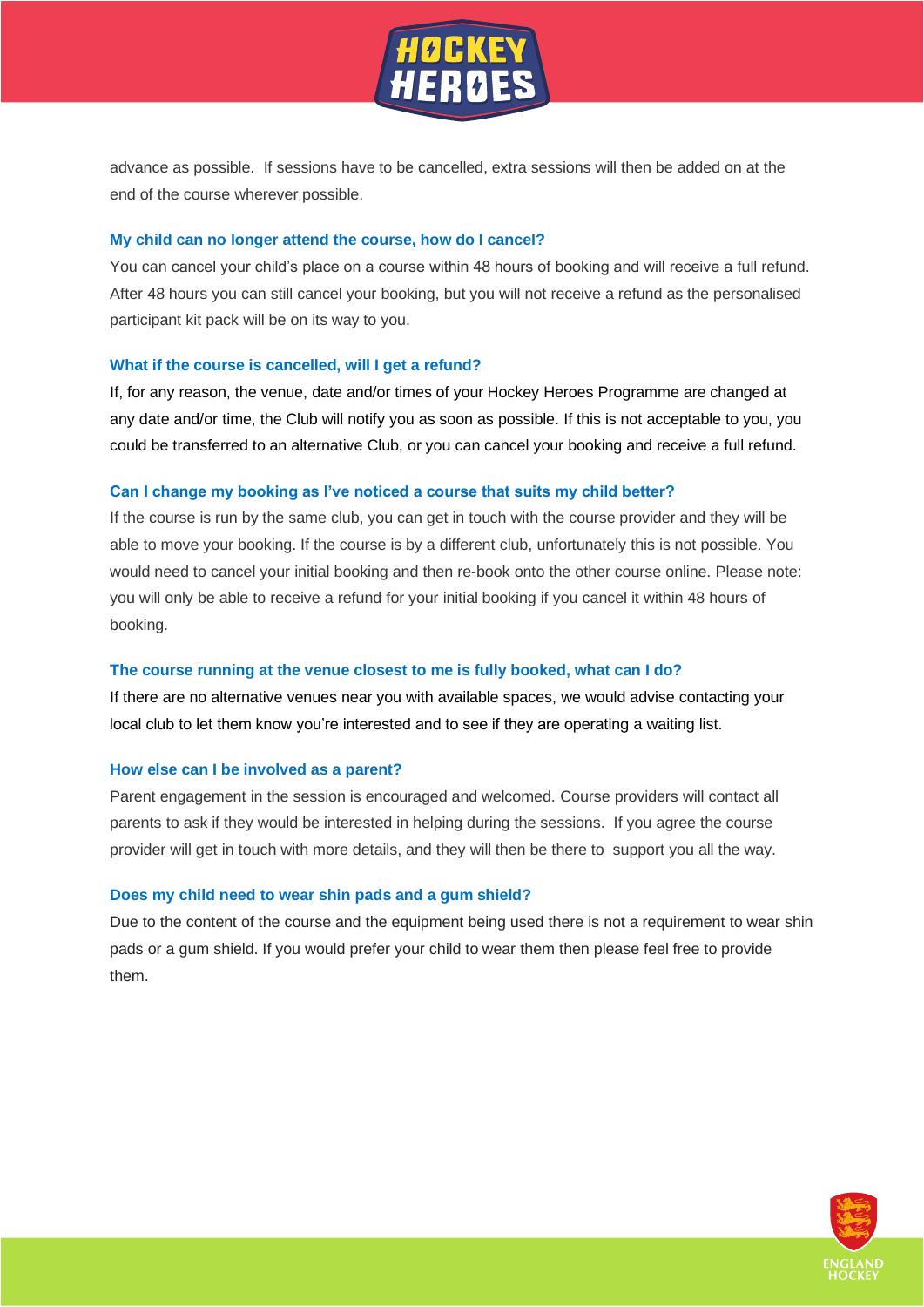

# **Will pictures be taken of my child?**

In accordance with EH guidance, course providers will have a photography and video policy in place which outlines how and where images will be used. Parental consent must be gained before photographing / videoing a child. Course provider consents are available to complete when you first book your child's place alternatively you may be given one to complete when you first attend a session. If an EH representative attends a Hockey Heroes session for the purpose of obtaining photographic or recorded images for marketing or promotional purposes, separate parental consent will be sought by EH prior to the start of the session.

# **What minimum standards are clubs expected to meet?**

The Hockey Heroes programme is an initiative designed by England Hockey. All clubs delivering the programme are required to meet minimum safeguarding, risk and insurance requirements before they are allowed to run a course. Alongside this, all our Hockey Heroes Champions (the deliverers) have received specific Hockey Heroes programme training and are fully checked through the Disclosure and Barring Service (DBS).

# **What happens after the course if I want my child to carry on playing?**

We would recommend speaking to the course provider who will be able to advise if further Hockey Heroes sessions are going to be running, or how your child may be able to transition into the clubs junior training sessions. If you still have questions on how your child can continue to play after the course, please don't hesitate to contact England Hockey – [hockeyheroes@englandhockey.co.uk](mailto:hockeyheroes@englandhockey.co.uk)

# **FAQ RELATING TO COVID-19**

The full England Hockey Getting Back on the Pitch – Step 4 Guidance, which is available [here.](http://www.englandhockey.co.uk/Covid19) We recommend reading the full guidance if you have wider responsibilities or would like to gain a greater understanding of the requirements and measures in place.

# **Why do I have to sign a Participation Agreement for children attending Hockey Heroes?**

The Participation Agreement is designed to ensure that everyone participating in hockey (players, coaches, officials) are aware of their obligations related to Covid-19 and to the associated changes in the England Hockey Code of Ethics and Behaviour that all participants are expected to follow. As the National Governing Body for hockey in England responsible for the discipline and disrepute processes within the sport it is a reasonable and legitimate interest for England Hockey to take this approach. We have aimed to make this process as simple and quick for participants and clubs as possible and will listen and respond to your feedback on how to improve it.